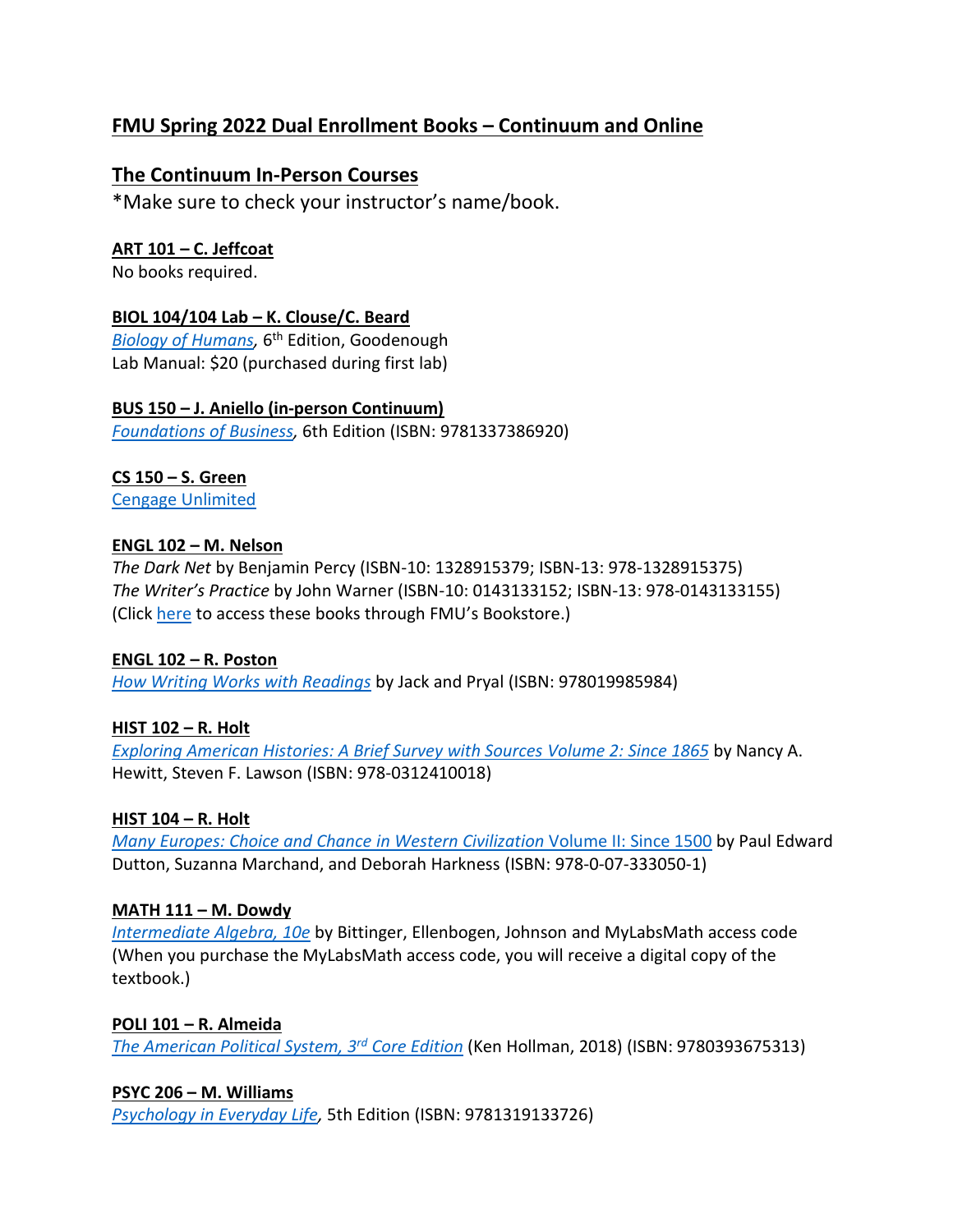# **ONLINE Courses BUS 150 ONLINE – M. Dittman**

Cengage Unlimited

## **BUSI 206 ONLINE – B. McLeod**

*[Legal Environment of Business](https://www.bkstr.com/francismarionstore/course-materials-results?shopBy=course&divisionDisplayName=&departmentDisplayName=BUSI&courseDisplayName=206§ionDisplayName=LC&programId=789&termId=100071892)* by Meiners (ISBN: 9781337095495)

# **ECON 203 ONLINE – C. Padgett**

*Principles of Economics*, 9<sup>th</sup> Edition by Mankiw with Mindtap (subscribe to [Cengage Unlimited\)](https://www.bkstr.com/francismarionstore/course-materials-results?shopBy=course&divisionDisplayName=&departmentDisplayName=ECON&courseDisplayName=203§ionDisplayName=ON&programId=789&termId=100071892) (ISBN: 978035770006)

## **EDUC 192 ONLINE – E. Lowry**

*Using Educational Psychology in Teaching* (ISBN: 9780135240540)

# **ENGL 101 ONLINE – L. Banister**

*[Let's Talk: A Pocket Guide to Rhetoric](https://www.bkstr.com/francismarionstore/product/let-s-talk----a-pocket-rhetoric--w--registration-access-code-card--805010-1) (2021*) by Andrea Lunsford (ISBN: 9780393427189)

# **ENGL 101 Online – M. Woosley-Goodman**

No books required.

#### **ENGL 102 Online – R. Poston**

*[How Writing Works with Readings](https://www.bkstr.com/francismarionstore/product/how-writing-works-with-readings-888296-1)* by Jack and Pryal (ISBN: 978019985984)

# **POLI 101 ONLINE – N. Johnson**

*American Government: A Brief Introduction*, 16th edition (ISBN: 978-0-393-53896-0)

# **PSYC 206 ONLINE – M. Williams**

*[Psychology in Everyday Life,](https://www.bkstr.com/francismarionstore/course-materials-results?shopBy=course&divisionDisplayName=&departmentDisplayName=PSYC&courseDisplayName=206§ionDisplayName=LC1&programId=789&termId=100071892)* 5th Edition (ISBN: 9781319133726)

# **SOCI 201 ONLINE – J. Burke**

*[The Real World](https://www.bkstr.com/francismarionstore/course-materials-results?shopBy=course&divisionDisplayName=&departmentDisplayName=SOCI&courseDisplayName=201§ionDisplayName=2&programId=789&termId=100071892)* by Ferris, 7th edition (loose-leaf ISBN: 9780393419351; Digital ISBN: 97880393419320)

# **SPAN 101 ONLINE – S. Crawley**

*[MindTap](https://www.cengage.com/c/conectados-communication-manual-2e-marinelli/9780357030226PF/) for Conectados access is required.* 

**(\*Note: If planning to take SPAN 102, purchase multiple terms. If you are taking BUSI 150 Online (Dittman), ECON 203 Online (Padgett), or CS 150 (Green), you may want to purchase Cengage Unlimited as it includes the digital texts for all of the above courses.)**  Conversifi account: \$15 Information will be provided by your professor at the beginning of the semester.